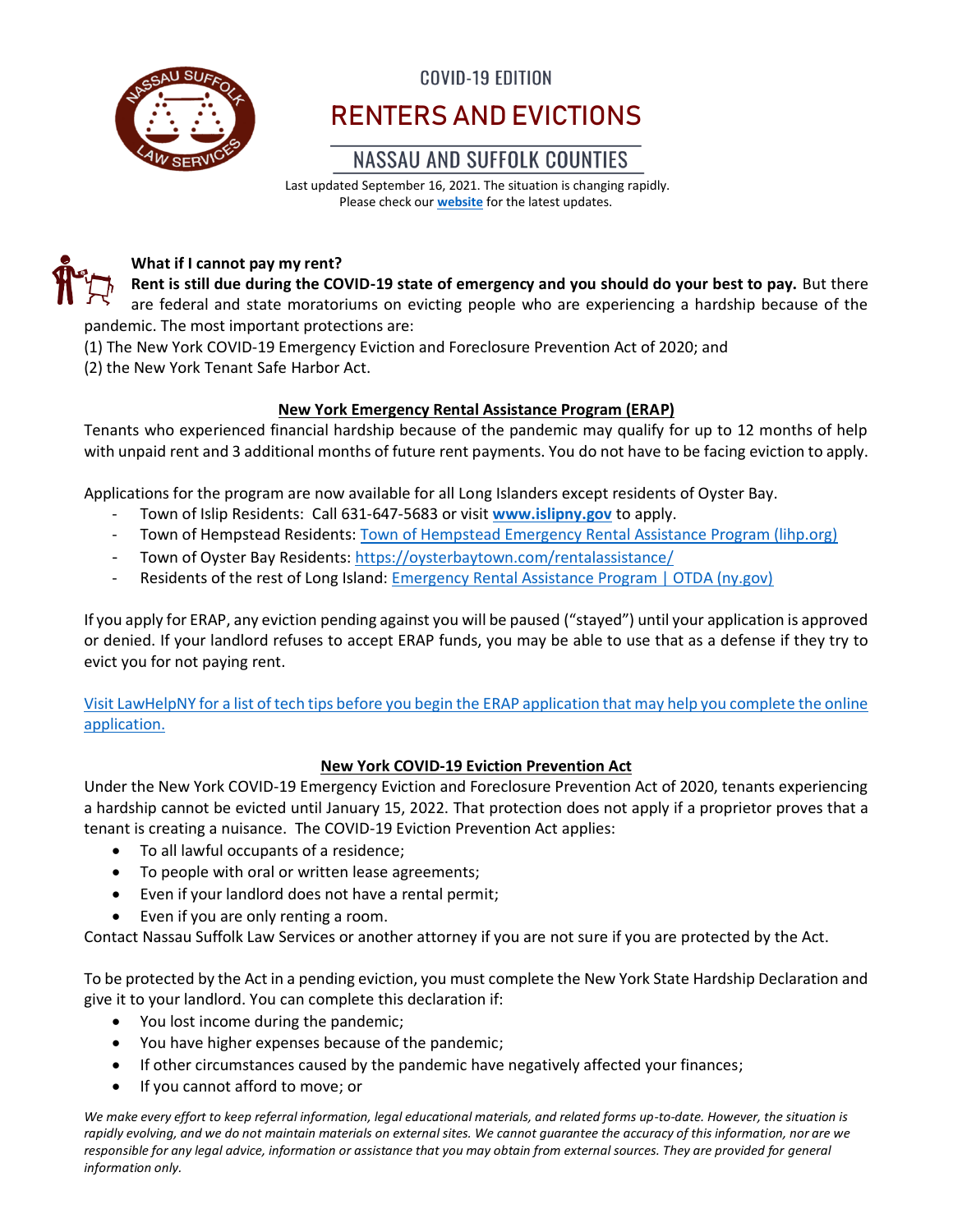

### COVID-19 EDITION

# RENTERS AND EVICTIONS

## NASSAU AND SUFFOLK COUNTIES

Last updated September 16, 2021. The situation is changing rapidly. Please check our **[website](http://www.nslawservices.org/)** for the latest updates.

• If moving would put anyone in your household at increased risk from Covid-19 because of age, disability, or illness.

### **EVEN IF YOU COMPLETE THE HARDSHIP DECLARATION, YOUR RENT IS STILL DUE AND YOU SHOULD DO YOUR BEST TO PAY.**

Make sure you keep a copy of the Hardship Declaration and proof that you sent it to your landlord. You can **[access](http://www.nycourts.gov/courts/nyc/SSI/images/corona/HardshipDeclaration.pdf)  [the form here.](http://www.nycourts.gov/courts/nyc/SSI/images/corona/HardshipDeclaration.pdf)**

### **[You can read more about the Eviction Prevention Act here.](https://www.nycourts.gov/covid-eefpa.shtml)**

### **New York Tenant Safe Harbor Act**

The New York Tenant Safe Harbor Act created a special Covid-19 defense that tenants can raise in court. If you are a residential tenant or lawful occupant and an eviction case is brought against you, a court cannot evict you for failure to pay rent if you suffered financial hardship because of the pandemic. This defense can only be used if you failed to pay rent between March 7, 2020 until government restrictions that closed or limited businesses where you live are lifted.

The Safe Harbor Act does not keep landlords from starting an eviction proceeding. **Even if a tenant raises financial hardship due to the pandemic as a defense in court, their rent is still due.** Courts can award a landlord a money judgment for unpaid rent. Tenants can also be evicted for rent owed before the pandemic or reasons other than failure to pay rent.

If you complete the New York State Hardship Declaration and claim on that form that you are experiencing financial hardship, a court will presume that the Act applies to you. However, your landlord can request a hearing if he/she has a good-faith basis that the hardship certified by the tenant does not exist. This means that as the tenant, you will have to prove you experienced financial hardship because of the pandemic.

If you do not complete the Hardship Declaration or your landlord presents evidence that you are not experiencing financial hardship, a court may consider the following factors to determine whether the Safe Harbor Act applies to you:

1) your income before March 7, 2020

2) your income between March 7, 2020 and when government restrictions on business activity in your county of residence are lifted

- 3) your liquid assets
- 4) whether you qualify for and receive public benefits under state or federal law

If it not yet clear if the Safe Harbor Act protects tenants whose landlords refuse to renew a lease or extend a month-to-month tenancy because the tenant was unable to pay rent.

### **Federal Eviction Protections**

In addition to state protections, there have been several federal eviction moratoriums. The Centers for Disease Control (CDC) moratorium ended on August 26, 2021.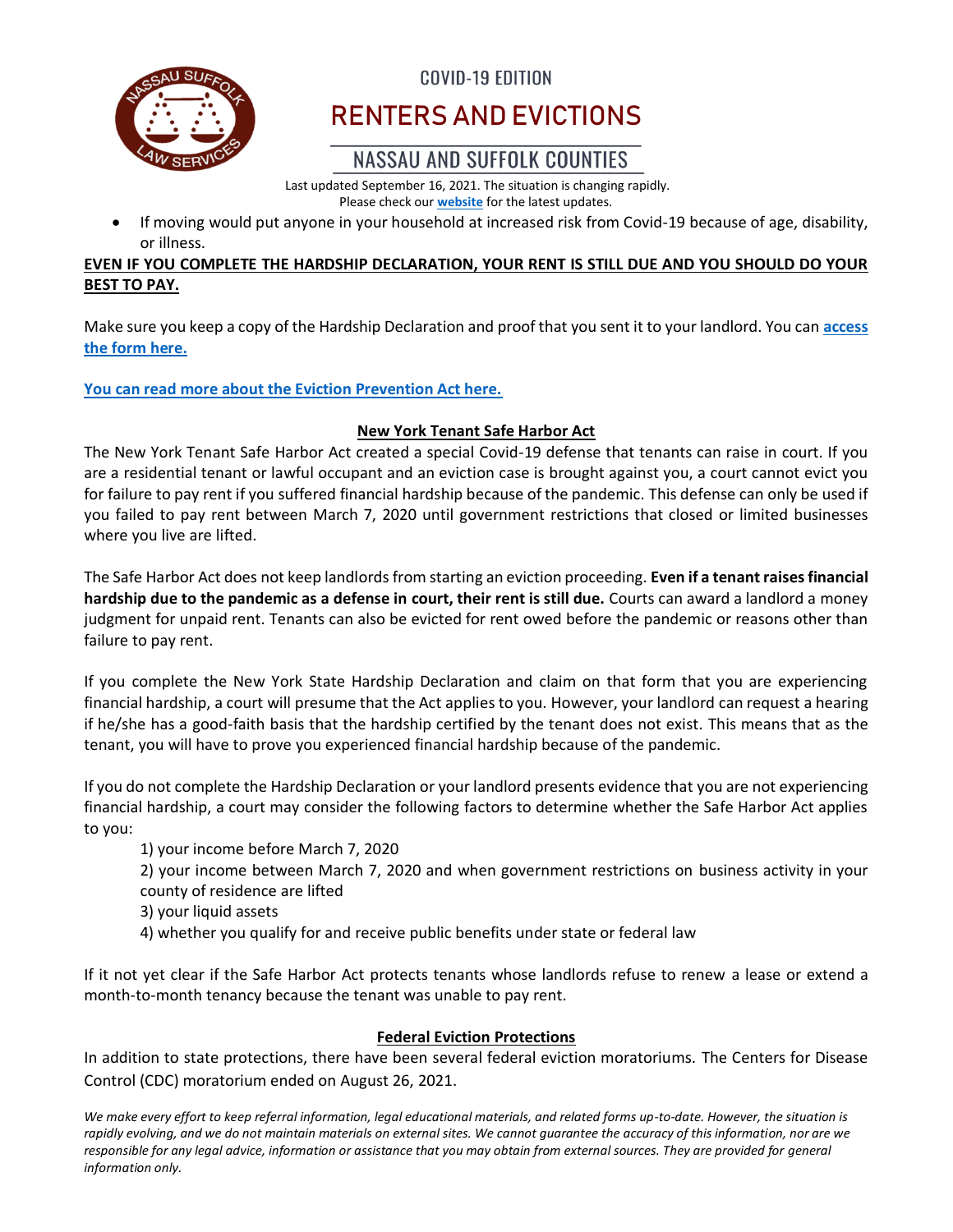

# COVID-19 EDITION RENTERS AND EVICTIONS

### **NASSAU AND SUFFOLK COUNTIES**

Last updated September 16, 2021. The situation is changing rapidly. Please check our **[website](http://www.nslawservices.org/)** for the latest updates.

In addition, the Federal CARES Act prohibited new eviction filings in federally covered properties until July 24, 2020. The Act applies to:

- federally subsidized housing programs overseen by the Department of Housing and Urban Development (HUD)
- properties with Low Income Housing Tax Credits (LIHTC)
- properties with federally backed mortgages

The CARES Act Moratorium has expired. But HUD and the Federal Housing Finance Agency (FHFA) have suspended evictions until June 30, 2021 in properties with federally backed mortgages, including properties insured, guaranteed, or owned by the Federal Housing Administration (FHA), the VA, Fannie Mae, or Freddie MAC. Under the CARES Act, landlords must give tenants of federally subsidized housing a 30-day notice to vacate before starting an eviction proceeding. The landlord cannot start an eviction proceeding until the end of the 30-day notice period.

The eviction moratoriums are complicated. How landlords and courts will apply them remains uncertain. If you have any questions about how this affects you, please contact Nassau Suffolk Law Services.



### **Can my landlord charge late fees?**

Landlords cannot seek late fees in eviction proceedings. But they can sue for late fees if a written lease agreement allows it. Governor Cuomo issued an executive order that prohibits landlords from charging late fees from March 20, 2020 to June 24, 2021.



**What if I can pay the rent now, but cannot get caught up on payments that I missed during the pandemic?** As explained above, tenants can still face a money judgment for rent owed during the pandemic. Tenants cannot be evicted for rent owed during the pandemic. They can be evicted for not paying rent prior to the pandemic.

Landlords may try to apply rent payments to the earliest month of rent owed. As an example, if you missed rent payments from April to December 2020, but start paying rent again in January 2021, your landlord could try to apply the January payment to your April rent.

Tenants who could not pay rent during the pandemic may wish to "earmark" future payments for the month in which they are made.

- If you pay by check, note that the payment is for the current month in the check's memo line.
- If you pay in cash, you should get a receipt with the month you paid for noted one the receipt. If your landlord will not provide a receipt, you should not pay in cash.
- If you pay by money order, you should keep a copy of the money order (not just the receipt stub), which shows that it was earmarked for the current month.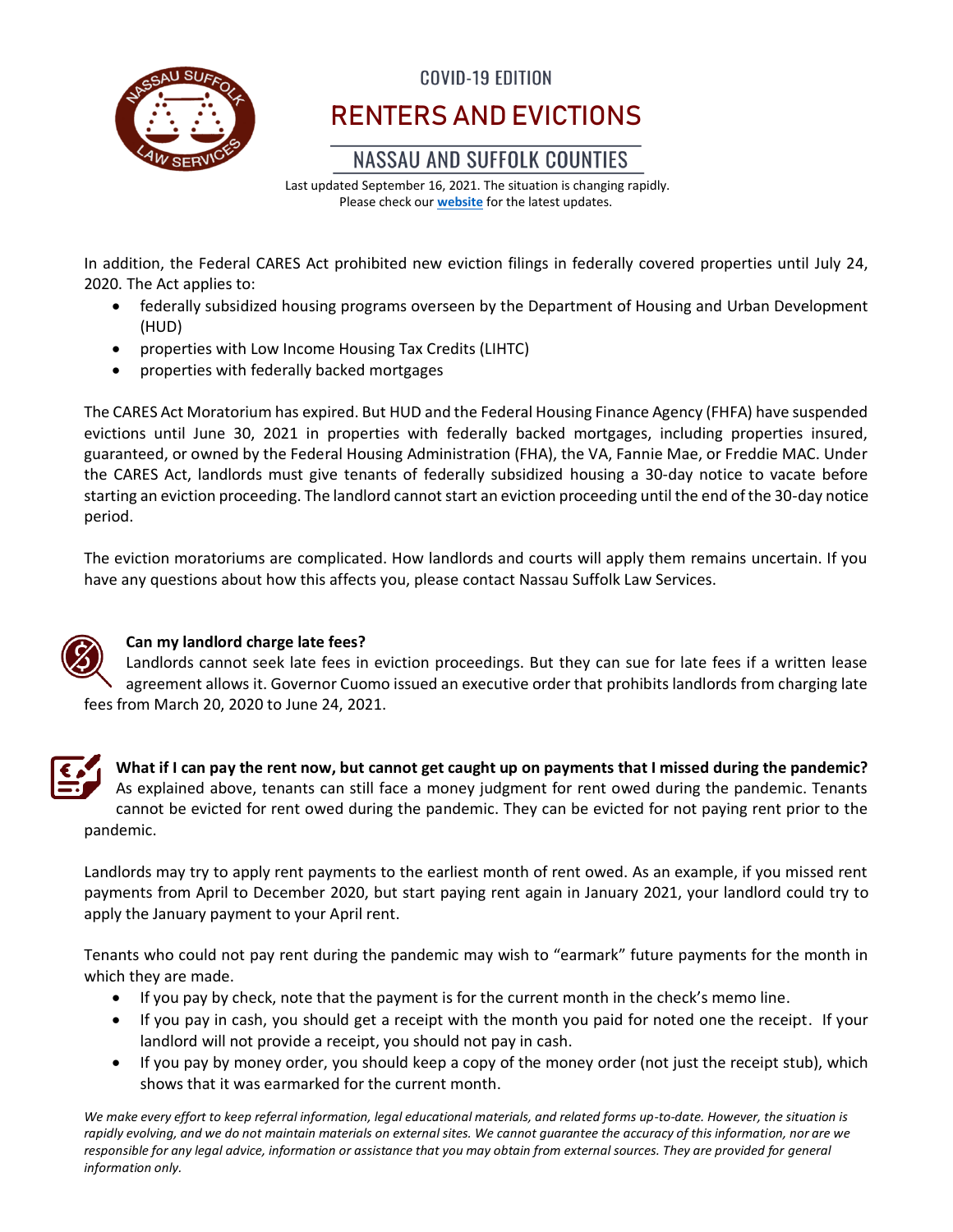

# **COVID-19 EDITION** RENTERS AND EVICTIONS

## NASSAU AND SUFFOLK COUNTIES

Last updated September 16, 2021. The situation is changing rapidly. Please check our **[website](http://www.nslawservices.org/)** for the latest updates.

Earmarking a rent payment will clarify that you only missed payments during the pandemic. But it is possible that your landlord will not accept earmarked payments. If that happens, you should contact an attorney about your options.



### **What should I do if my landlord asks me to prove that I am experiencing financial hardship?**

You are not required to do anything more than complete the New York State Hardship Declaration at this time. However, your landlord can request a hearing if he/she has a good faith basis that the hardship certified by a tenant does not exist. You should keep copies of any documents showing that you lost income or had higher expenses because of the pandemic.



### **Can new eviction cases be started in court?**

Yes, but there are new rules, and the timeline will be different than normal. Your landlord cannot start a new eviction proceeding if you are waiting on a decision on an ERAP application. Your landlord must include a New York Hardship Declaration form with all required pre-eviction notices. Pre-eviction notices include demands for rent and any notices required in your lease agreement. Your landlord must also give you a mailing address, phone number, and active email address where you can send the completed Hardship Declaration.

A court should not accept a new eviction proceeding unless your landlord submits an affidavit that you did not deliver a Hardship Declaration form, or that you are causing a safety hazard, or interfering with other tenants' use of the property. Your landlord must also provide you with a list of all groups that provide free legal services in housing matters.

Contact Nassau Suffolk Law Services to see if you qualify for additional assistance.

**What should I expect if I have a pending eviction proceeding?** If you deliver the New York State Hardship Declaration to your landlord or a court, the eviction proceeding will be paused until at least January 15, 2022. **[Check here for information on how to deliver the declaration to](https://www.nycourts.gov/eefpa/PDF/HardshipDeclarationCopy-1.8.pdf)  [a court.](https://www.nycourts.gov/eefpa/PDF/HardshipDeclarationCopy-1.8.pdf)** If you submit an application for the ERAP program, any eviction action pending against you will be paused until you get a decision on your application.

If you are scheduled for a virtual or in-person proceeding, contact Nassau Suffolk Law Services or another attorney. Contact the court clerk's office to determine if your case is paused.



### **What will happen if I missed a court date in my eviction case in 2020?**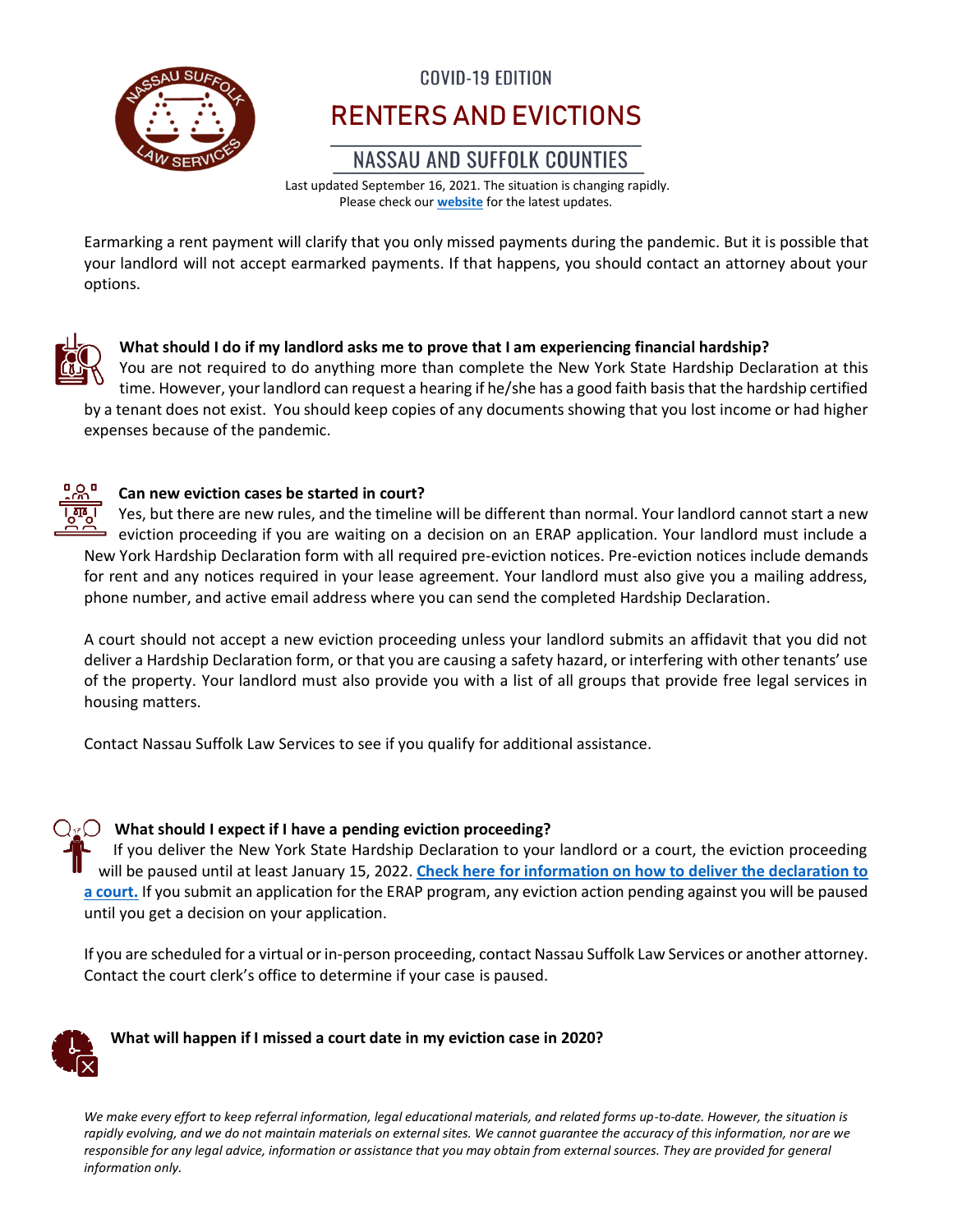

# **COVID-19 EDITION** RENTERS AND EVICTIONS

## NASSAU AND SUFFOLK COUNTIES

Last updated September 16, 2021. The situation is changing rapidly. Please check our **[website](http://www.nslawservices.org/)** for the latest updates.

If you missed a court date in your eviction case in 2020, a default judgment might have been entered against you. If a default judgment was issued against you between March 17, 2020 and December 28, 2020 or August 13, 2021 and September 2, 2021, you can ask the court to void that judgment.

Contact Nassau Suffolk Law Services if you believe a default judgment was entered against you.



### **Does the New York Hardship Declaration pause all eviction proceedings until January 15, 2022?**

If your landlord started an eviction proceeding based on allegations that you caused a safety hazard or interfered with other tenants' use of property, that case may go forward. Your landlord will need to prove that the alleged behavior is still occurring. Even if the court previously found that you should be evicted because of the behavior, it must hold a new hearing to decide if the behavior is still occurring.

### **I WAS ALREADY FACING EVICTION BEFORE THE PANDEMIC**



**My eviction proceeding began before courts suspended eviction proceedings in March 2020. What is happening in those cases?**

The New York Eviction Prevention Act applies to cases filed before March 17, 2020. If you complete the New York Hardship Declaration, you will be entitled to a pause until January 15, 2022. You should send one copy of your completed declaration to your landlord and another to the court. Make sure you keep a copy for your records as well.

Tenants who have completed the New York hardship declaration should bring a copy to any scheduled court appearance.

You can check for the next scheduled court date on the **[e-courts website.](https://iapps.courts.state.ny.us/webcivilLocal/LCMain)** Click on the links to look up your case. If your case does not appear on e-courts, call the court clerk's office. You can also contact Nassau Suffolk Law Services for assistance.

Most eviction proceedings on Long Island are in the District Courts. But some are in Village, Justice, or Town courts, primarily on the East End. If you have an eviction case in a Village, Justice, or Town Court, *call the court* or Nassau Suffolk Law Services if you have questions about your case's status.



### **I received a 14-day eviction notice from the Sheriff before the statewide shutdown in March 2020. When will the Sheriff evict me from my home?**

Even if you received a 14-day notice from the Sheriff before March 17, 2020, the court must hold a status conference in 2021 before you can be evicted. During that conference, you will be given a New York State Hardship Declaration form to fill out. If you complete the Declaration Form, the court should reschedule the eviction for after January 15, 2022. Even if you were being evicted because of "nuisance" behavior, the court must hold a